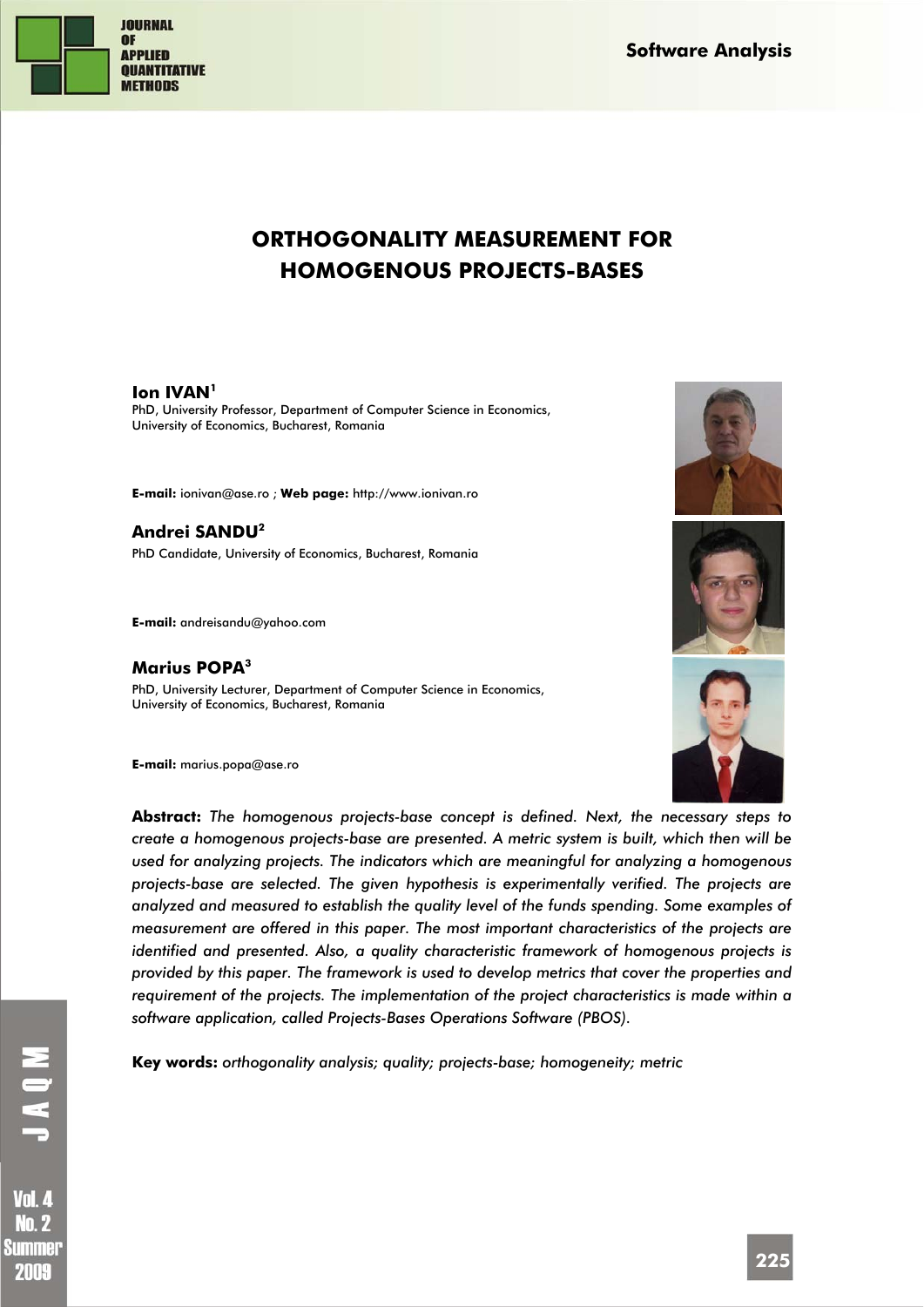

# **1. Homogenous Projects-Base**

The most spread definition of a project is that of a temporary endeavor undertaken in order to create a unique product, service or result. No matter their type and structure, projects can be grouped based on different criteria. A grouping can be called a program, a portfolio or simply a collection, based on the ownership of the projects contained, based on the project goals and on the project types. We a call a portfolio of projects a set of projects, not necessarily inter-dependent, which are performed by a project-oriented company at a certain point in time. If the projects are inter-dependent and strategically they are perceived as an ongoing long term correlated effort, then we are talking about a program. If the projects analyzed don't fall within the definition of portfolio or program then they can simply be referred as a collection of projects.

According to the Romanian Explicatory Dictionary (DEX), homogeneity is "the attribute of an object or a group or a physical-chemical system of having the same characteristics allover".

From a statistical point of view, homogeneity of data means:

- collecting data from homogenous statistical entities;
- fall within the same definitions and methodologies of calculation in relation to the scope of time and space;
- description of evolution of status within a timeframe which is not subject to major modifications of the analyzed process;
- refers variables by using the same measure of unit this is most commonly used when evaluating economical indicators in real or comparable prices.

Empirically speaking, if we have a collectivity identified by a characteristics which falls within the interval (a, b) and which has an average  $X^{\text{MED}}$ , it is said that the elements of that collectivity form a homogenous collectivity if  $a = X^{\text{MED}} - 2.5\% * X^{\text{MED}}$  and  $b = X^{\text{MED}} +$  $2.5\% * X^{MED}$ .

The above result is the output of analyzing the input of 300 specialists facing the challenge of determining the needed heights of people from a team, so that the team would be considered homogenous. By analyzing the data sets there was obtained the lower limit, the upper limit and the average height. Statistical analysis showed the results are stable and representative. The length of the interval equals 5 % of the average height value.

Coming back to projects-bases, homogeneity is built following those steps:

- a program with clear objectives is defined;
- guidelines for drawing the projects are presented;
- the guidelines used for assessing the projects are presented;
- the templates to be used for detailing the project and structuring the budget are given;
- there is a given key words list;
- there are a given certain thresholds for texts and different thresholds for budget figures.

There are projects-bases for different industries and different purposes within those industries, like projects-bases for building hospitals, research for environment protection, putting up education centers around the country and so forth. They are all influenced and diverse due to the experience of the people who propose the projects, due to the proposed

**No. 2** Summer 2009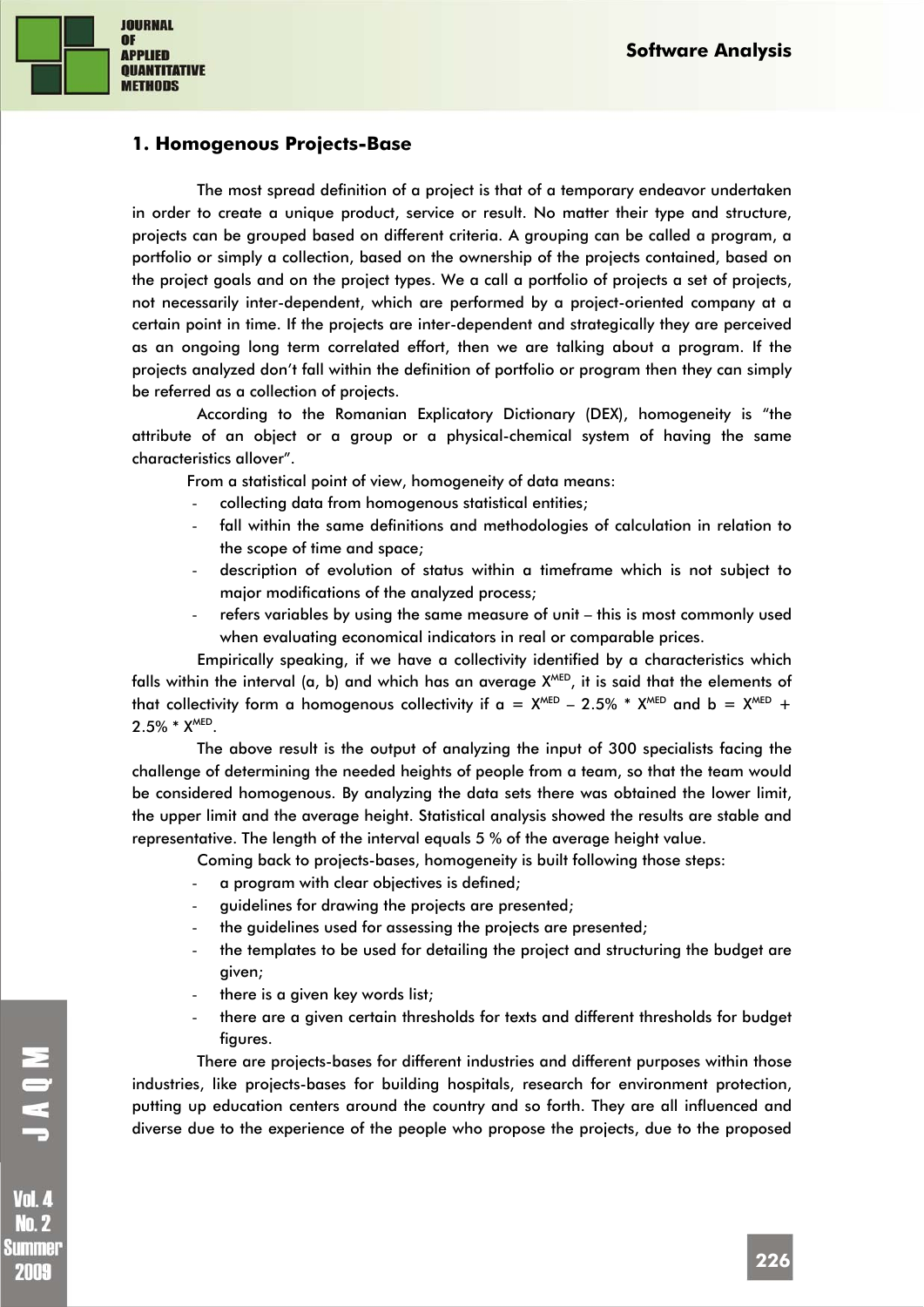

objective, due to the resources used for implementation, due to techniques used and so forth.

The main goal is that those projects increase homogeneity so that the projects have a better chance of getting to implementation, of delivering quality as well as being considered a success.

On existing projects-bases there have to be analyzed the projects and to be identified and diminished the causes that lead to lack of homogeneity.

## **2. Milestones for Building Homogenous Projects-Base**

In order to build strong project proposals, there must be put in place a strategy for deploying the processes of creating, evaluating, financing, implementing and auditing the projects, so that the projects will address a high level of quality:

- define the financing purpose the objective must be clearly stated and must targeted to be achieved only by skilled professionals;
- define the eligibility criteria there must be strict criteria in place, including years of experience, relevance of previous projects, clearly defined contribution;
- creating a guide for creating project proposals clear guidelines using precise terminology and references which can only be accessible and understood by true professionals;
- creating the evaluation booklet and a full process for handling the evaluation put in place clear evaluation criteria and detail on every step of the evaluation and even focus on appeals that may arise after the evaluation ends;
- put in place clear quality thresholds as related to management, documentation, guidelines – projects that do not comply with at least one of the thresholds are automatically disqualified;
- the scoring has to be representative enough for the overall quality of each project, as for small differences between projects to be sufficient to distinguish between a selected and a non-selected project;
- during the lifecycle of the project there has to be taken into account not to be major differences between what has been planned and what has been delivered;
- auditing has to establish that what has been delivered is in line with expectations;
- nevertheless the satisfaction degree of end users for all homogenous applications has to be at the same level.

The main target beneath the homogeneity concept is that of identifying different ways of reaching the highest quality level possible.

# **3. Set of Indicators to Be Used for Analyzing Quality of Projects**

Projects should all encompass the following quality characteristics: gradualness, complexity, orthogonality, correctness, completeness.

*Gradualness* is a quality characteristic that refers to the degree by which the project has been addressed following a waterfall like approach. Therefore, it is of interest the degree by which the project title is connected with the project abstract, the degree to which the project abstract is connected with the introduction, and so forth. An indicator, having

**Vol. 4 No. 2** Summer 2009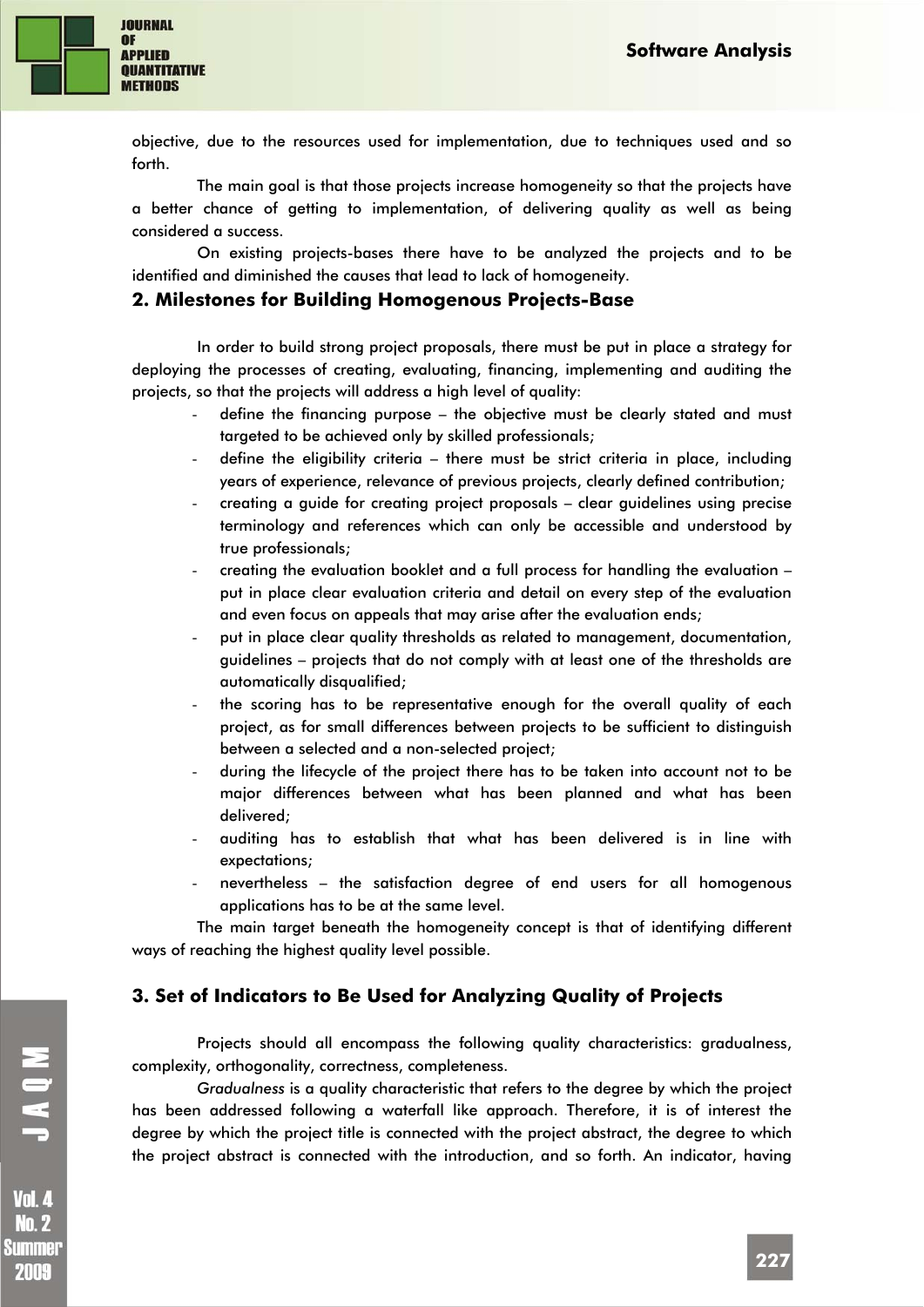

values in the range 0 to 1 will show the degree of logical coherence of the project flow, 0 showing a total lack of gradualness, whereas 1 will show a gradualness which is fully implemented.

Project *complexity* is the universal measuring unit for all the projects. Complexity represents a characteristic, which is common to all the projects. Projects differentiate through the complexity degree. Some projects are simple. Others are complex. The resources asked by a project vary very much, depending on its complexity. Thus, a project could be realized in a few weeks or it can last more months; a project may need from one team with few people to teams with hundreds.

*Orthogonality* means determining the degree to which two text entities are different, considering their presentation means and content. Two projects will be considered orthogonal if their texts only have in common the domain specific technical terms, whereas the others words differ in terms of frequency and positioning within the sentences. It is more important that projects texts are orthogonal and not completely different, because very different texts could mean that the two projects do not belong to the same domain.

*Correctness* as applicable to projects means that the project text is accepted as being in accordance with the base requirements for the domain that is being financed. Correctness envisages to the naming of processes, technologies and operations, the usage of appropriate concepts, models and the usage of proper variables. Therefore, by respecting the industry standards and code of professional ethics all that previously existed has to be correctly cited and referenced in the bibliography. Correctness also refers to the logic behind activities planning, resource consumption and estimating. If project valuation procedure is transparent, correctness means that auto valuation differs very little from the official valuation.

*Completeness* is the project quality characteristic that shows the degree by which, when turning project plan into action, the desired project outcomes are obtained. The level of completeness is to be considered one if supplementary costs are not present. The more the completeness level is closer to zero, the more it is clear that the project responsible for project delivery has not taken into account some activities, has badly estimated durations or has not properly managed the deliverables dependencies.

The indicators to be used on testing homogenous projects, depicted in figure 1, need to fulfill a series of conditions and must possess some properties as follows:

- sensitivity the slightest variations of exogenous variables will produce slight variations for the indicator itself;
- non-catastrophic there will not be scenarios when, for small variations of exogenous variables, we will have large variations of the indicator;
- non-compensatory for different levels of independent exogenous variables there are obtained different values of the indicator;
- representativeness -there is defined a clear correspondence between intervals of possible value of the indicator and qualitative levels of the process;
- efficacy the level of correlation between the effort of reaching a certain level for exogenous variables and the effects generated by the decisions taken upon the level of the indicators.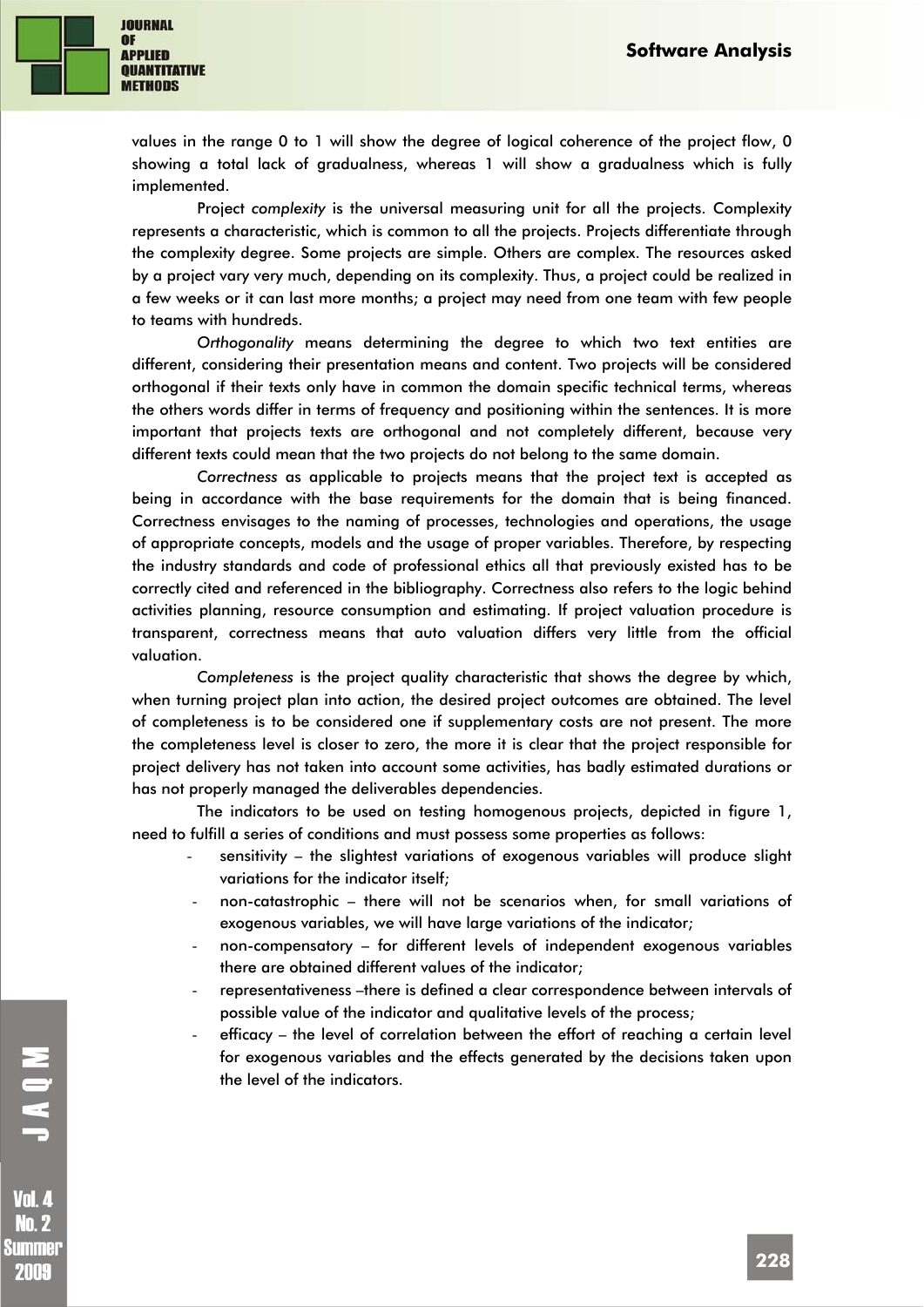



**Figure 1.** Quality characteristics of homogenous projects

In (Romulus Arhire, 2000), it is demonstrated that an aggregated indicator cannot have three characteristics at the same time: sensitivity, stability and non-compensation. For avoiding the appearance of the compensatory effect, which is specific to aggregated indicators when making a hierarchy based on several complexity characteristics, it is used the grouping technique called *cluster*.

# **4. Homogenous Projects-Bases Metrics**

Homogenous projects-bases have several things in common, like:

- the texts do not differ significantly in terms of length;
- common vocabularies;
- frequency level differences;
- close complexity levels;
- common citations.

The system of indicators specific to homogenous projects-bases includes components that allow differentiations even within very narrow intervals. Therefore, there are taken into account the indicators presented in the previous chapter.

Every indicator is defined, the influence factors are presented and it is demonstrated that at very small variations of the involved factors, there are obtained large variations of the indicators, therefore making those indicators representative for homogenous projects. Those indicators allow the grouping of homogenous projects in project classes, therefore having an even higher degree of homogeneity and the quality will be closer to the desired maximum level.

Homogenous projects involved in obtaining financing are built following clear guidance, which comprises of:

- vocabulary, with key words;
- structure based on chapters;
- structure of tables to be used for presenting the numerical information;
- calculation algorithms;
- maximum lengths of texts;
- verification keys;
- restrictions regarding the thresholds for eligible spending.

MOKL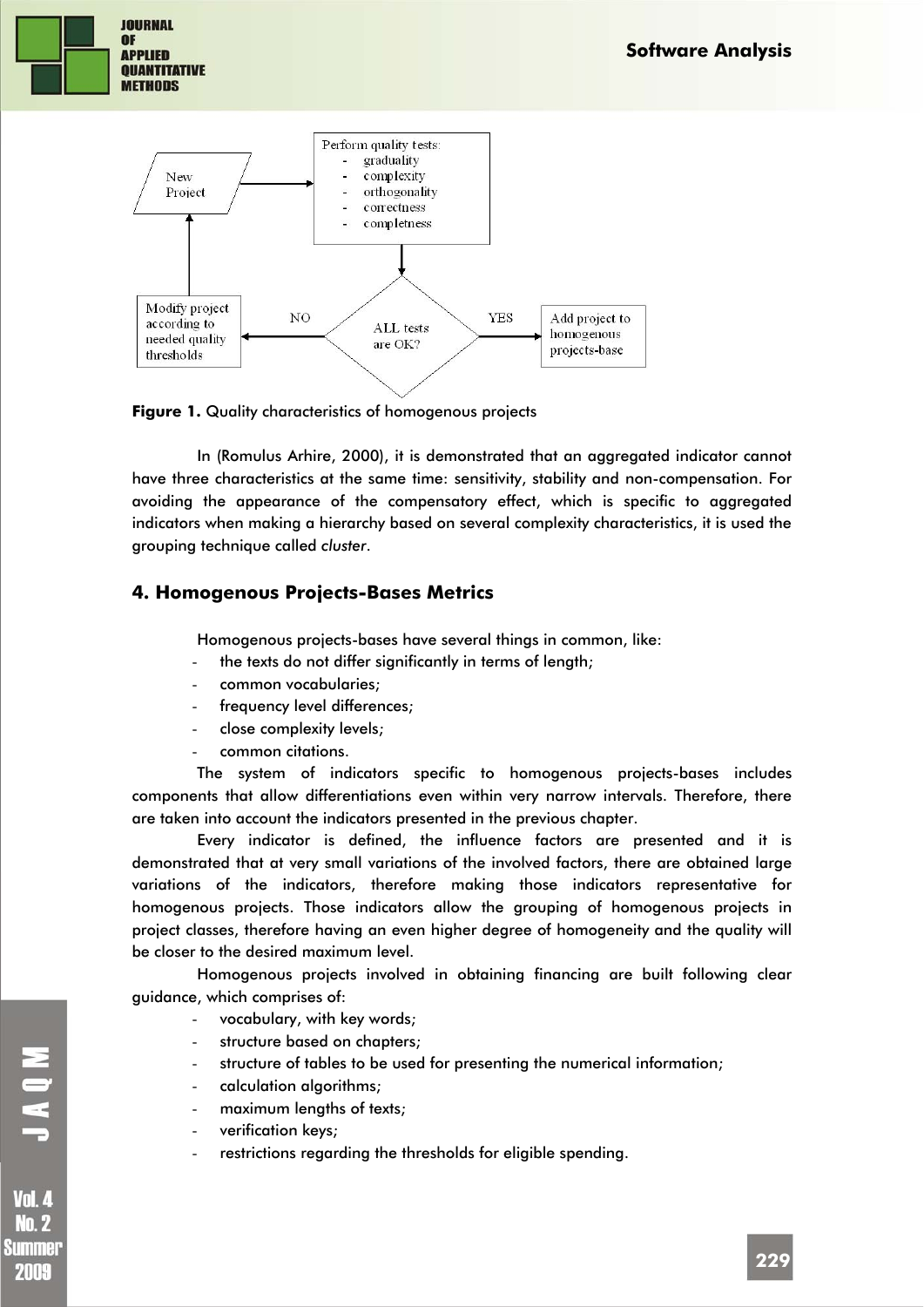

If the project proposal is done in an assisted approach, the requestor is not allowed to move to the next step if he has not satisfied the guidelines imposed by the financer. If we have a threshold of maximum 500k EUR of financing for a project and the applicant is requesting 600k, the request will not be processed and if the requester insists for more than 5 times without taking into account the imposed limitations, then the application will reject the input and the project data will be removed completely.

Quality of homogenous projects possesses a characteristic called *gradualness*.

The project text is composed of C1- title, C2 – abstract, C3 – objectives, sub objectives, …, Cn – audit. The project proposal owner creates first C1. Starting from C1, he creates C2, then C3, by following a water flow approach. The indicator has to determine the degree to which C1 is included in C2, C2 is included in C3 and so on. The indicator will tend to be zero if the vocabularies are almost disjunctive and will tend to be 1 as long as most of the words of C1 are found in C2 vocabulary, most of the words of C2 are found in C3 vocabulary and so on.

$$
GRD = \frac{\sum_{i=1}^{M-1} \frac{(card(Ci \cap Ci + 1))}{card(Ci)}}{M-1}
$$

where:

- Ci set of distinct words from chapter i;
- $M$  maximum number of words;
- card(*arg*) total number of words from a given collection.

One approach to measuring *complexity* is that of taking into account the variety of existing resource types and their quantities.

$$
\mathsf{C} = \sum_{i=1}^{m} q_i * \log_2 q_i
$$

where:

- C project complexity;
- m total number of distinct resources used by the project;
- $\bullet$  q<sub>i</sub> quantity of the resource with index i.

A very simple implementation of such an indicator for *orthogonality* would be, (Andrei Sandu, 2008):

$$
\textbf{ORTO} = \frac{NW_{both}}{NW_{max}}
$$

where:

- $NR<sub>both</sub>$  total number of words, which are part of the project domain standard terminology, which are found in both texts analyzed;
- NR<sub>max</sub> the highest of the total number of domain specific words of the two projects.

Therefore, for this indicator a value of 1 means the two projects are cloned one after the other, whereas a value of 0 means that the two projects are orthogonal.

*Correctness* envisages things like using preexisting knowledge, formulas without altering the initial contents, putting a certain professional order in the operations undertaken, in applying procedures and processes as to demonstrate that the project proposal owner is experienced within his competency.

MOKT. **Vol. 4 No. 2** Summer 2009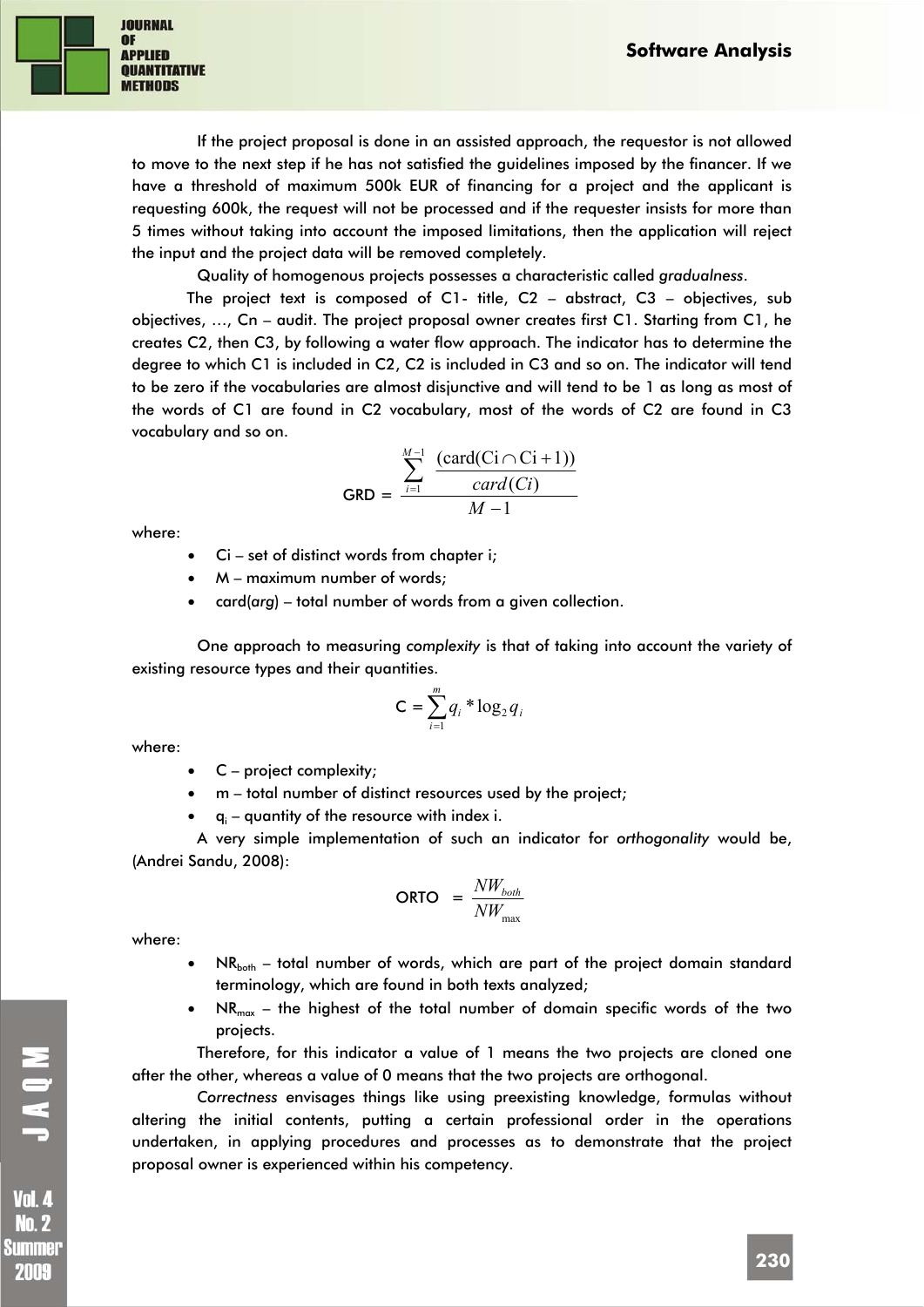

In case of partial valuation, (Nicolae Enescu, 2008), it is needed to determine the weight of correct criteria from the whole set of criteria.

The relative correctness indicator, RCI, is computed as follows:

$$
RCI = \frac{\sum_{i=1}^{n} R_{ia}}{\sum_{i=1}^{n} R_{iMax}} * w
$$

where:

 $R_{iq}$  – actual result of valuation, based on criterion i;

•  $R_{i\text{Max}}$  – maximum result of valuation, based on criterion i;

• w – weight of correct criteria from the whole set of criteria.

There are three matrixes to be considered as relevant in project *completeness* valuation:

A-C matrix – shows all resources used for performing each activity;

- A-TM matrix – shows the allocation of project team members on activities

A-A matrix – shows the dependencies between the activities.

One indicator of completeness, CMPL, has the following form:

$$
CMPL = \frac{3 - \frac{\Delta_1 + \Delta_2 + \Delta_3}{n}}{3}
$$

where:

- n number of project planned activities;
- $\Delta_1$  number of activities which have at least one difference between the planed and the executed A-C matrix;
- $\Delta_2$  similar to  $\Delta_1$ , except it applies for A-TM matrix;
- $\Delta_3$  similar to  $\Delta_1$ , except it applies for A-A matrix.

According to the guide for project proposals, there is imposed a certain structure and a project will be considered incomplete if any of the following is true:

- missing chapters;
- missing activities;
- missing links between activities;
- missing formulas.

Therefore, a simple indicator stating:

#### *(total expected item – missing items) / total expected items*

will show the level of completeness for any of the above stated criteria. A value of 1 will be interpreted as complete project, whereas any value < 1 will be considered as incomplete and the project will be considered for rejection or additional information will be asked for.

The implementation of the above-mentioned indicators is done within PBOS application, in dedicated procedures named accordingly – *computeGraduality, computeComplexity, computeOrthogonality, computesCorrectnes, computeCompleteness*.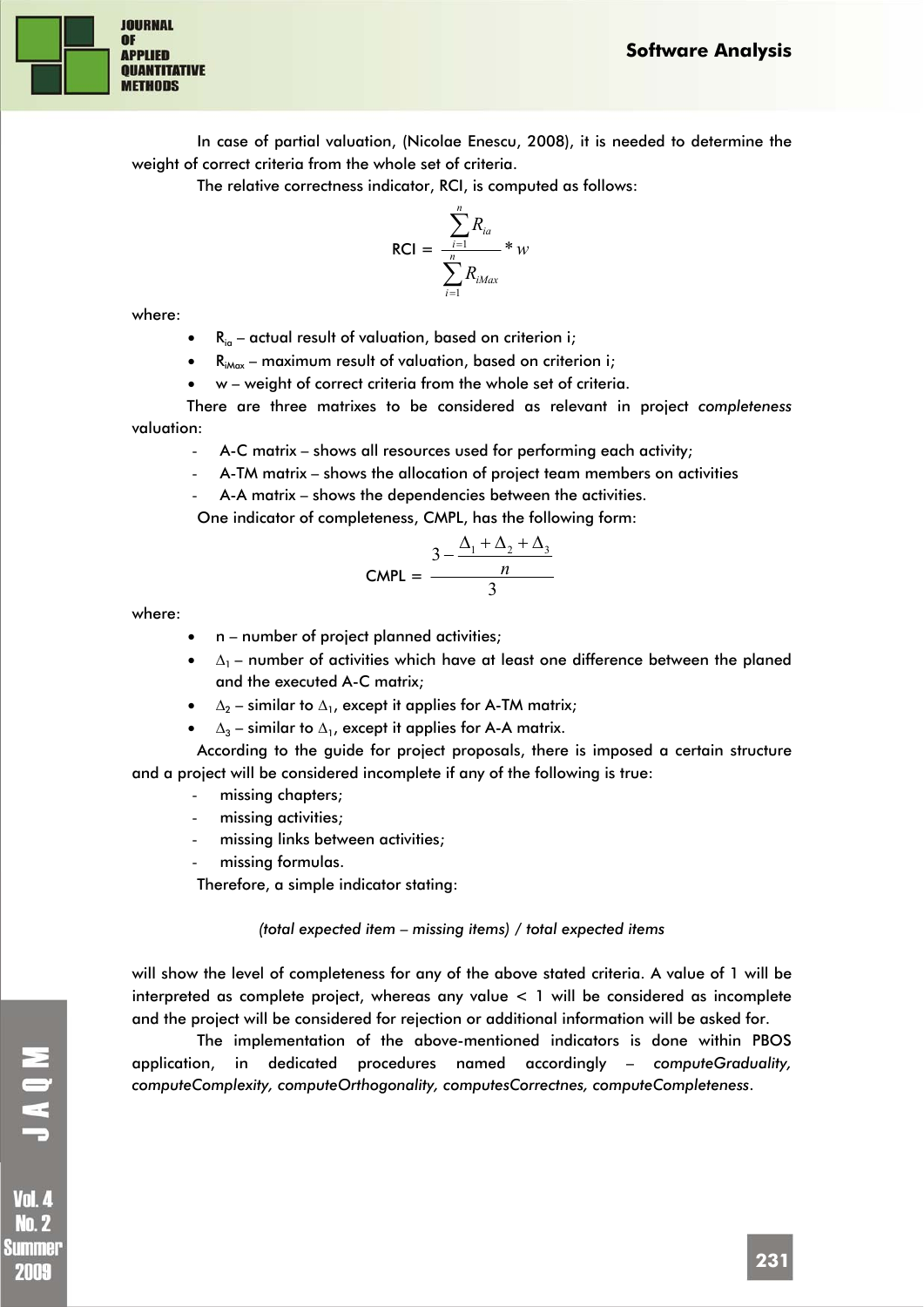

# **5. Experimental Results**

It is considered the objective of evaluating the projects sent by students at a master in project management and grading them accordingly. Around 100 distinct projects have been received. They have all been sent via e-mail for being evaluated. The format of sending consists in both a Word document with the whole project description as well as a collection of text documents that are in fact the chapters of each project.

The sample of projects is considered representative for the purpose of our study of homogeneity because all students who submitted the project proposals have taken part at the same classroom where they where explained the purpose of the projects, the structure, information formatting and the marking criteria. Also, they are all using the same terminology in terms of quality management and project management, as presented during the classroom hours.

The imposed project structure is as follows: title, abstract, introduction, presented problem, proposed solution, results, analysis, conclusions, bibliography and annexes.

The reason for sending distinct text files resides in the fact that they are all used as input in the PBOS application for performing the operations for testing homogeneity and nevertheless for grading the projects of the students.

After having input all the data in the application there was tested the orthogonality of each project text in relation with the text of all other projects in the projects-base. The result is as depicted in table 1.

| <b>Project ID</b> | <b>Project Name</b> | <b>Project ID</b>       | <b>Project Name</b> | Orthogonality |
|-------------------|---------------------|-------------------------|---------------------|---------------|
| 1                 | <b>GISG</b>         | $\mathbf{2}$            | <b>OCMC</b>         | 0.76          |
| 1                 | <b>GISG</b>         | 3                       | <b>SDDE</b>         | 0.95          |
| 1                 | <b>GISG</b>         | $\overline{\mathbf{4}}$ | <b>DIII</b>         | 0.88          |
| .                 |                     |                         |                     |               |
| 42                | <b>MIC</b>          |                         | <b>GISG</b>         | 0.92          |
| 42                | <b>MIC</b>          | $\overline{2}$          | <b>OCMC</b>         | 0.87          |
| 42                | <b>MIC</b>          | 3                       | <b>SDDE</b>         | 0.70          |
|                   |                     | .                       |                     |               |
| 104               | <b>TVD</b>          | 101                     | OIIL                | 0.83          |
| 104               | <b>TVD</b>          | 102                     | <b>MMAR</b>         | 0.77          |
| 104               | <b>TVD</b>          | 103                     | <b>SVIC</b>         | 0.74          |

**Table 1.** Computation of orthogonality each 2 by 2 projects

Next, for each project there has been computed an average orthogonality and a completeness value as well, by taking into account if all chapters have been sent for the projects. Based on the average orthogonality and the completeness indicator, there is establishes a ranking, as average between the previously mentioned two indicators, as depicted in table 2.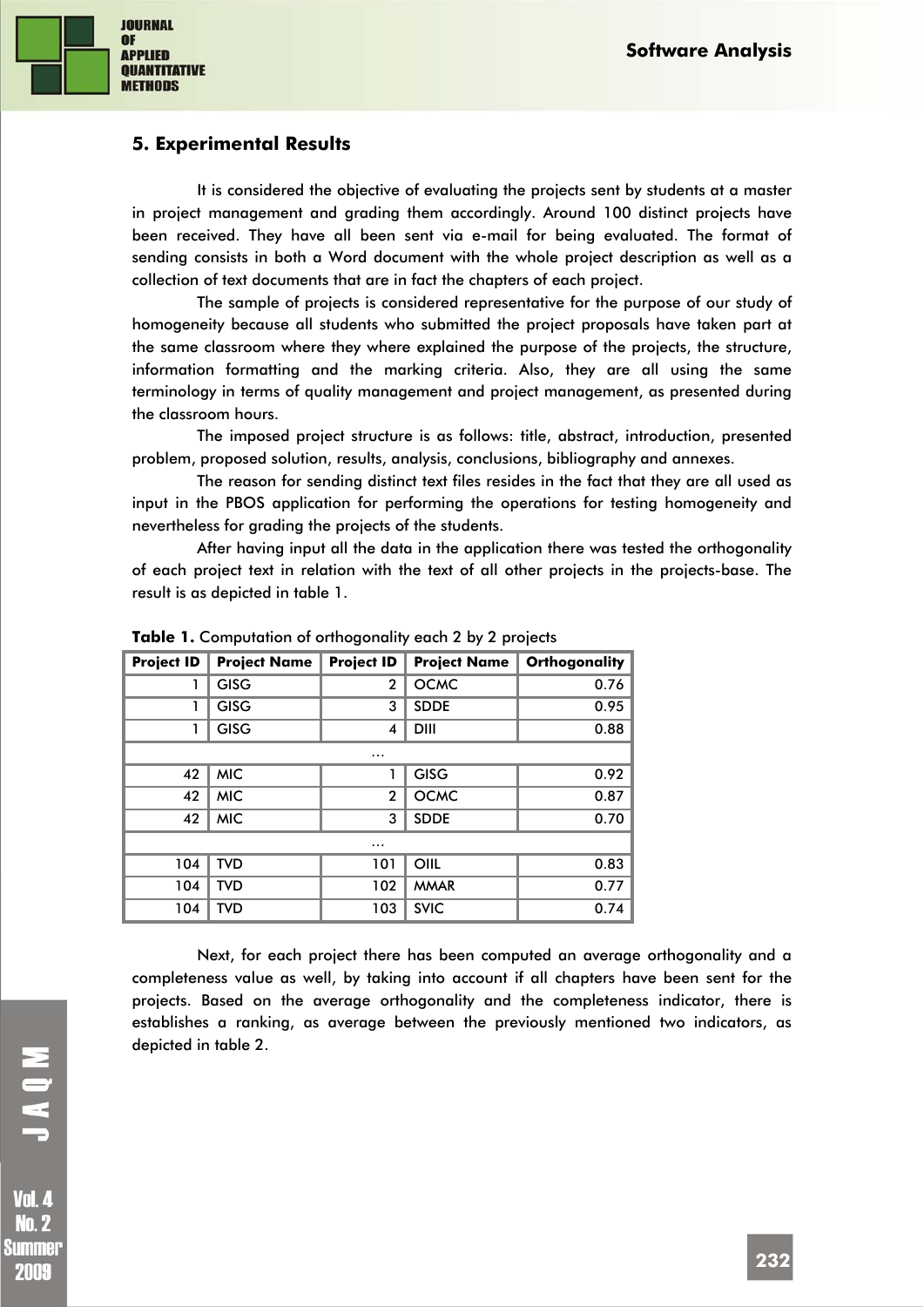

| $\frac{1}{2}$ and $\frac{1}{2}$ and $\frac{1}{2}$ belocated the drip of the spectrum $\frac{1}{2}$ at complete 1999 |                           |                     |         |  |  |
|---------------------------------------------------------------------------------------------------------------------|---------------------------|---------------------|---------|--|--|
| <b>Project ID</b>                                                                                                   | <b>Avg. Orthogonality</b> | <b>Completeness</b> | Ranking |  |  |
|                                                                                                                     | 0.93                      |                     | 0.9650  |  |  |
| 68                                                                                                                  | 0.85                      |                     | 0.9250  |  |  |
| 76                                                                                                                  | 0.83                      |                     | 0.9150  |  |  |
|                                                                                                                     | $\cdots$                  |                     |         |  |  |
| 98                                                                                                                  | 0.75                      | 0.9                 | 0.8250  |  |  |
| 15                                                                                                                  | 0.64                      |                     | 0.8200  |  |  |
| 30                                                                                                                  | 0.63                      | п                   | 0.8150  |  |  |
| $\cdots$                                                                                                            |                           |                     |         |  |  |
| 56                                                                                                                  | 0.62                      | 0.8                 | 0.7100  |  |  |
| 94                                                                                                                  | 0.59                      | 0.8                 | 0.6950  |  |  |
| 86                                                                                                                  | 0.65                      | 0.7                 | 0.6750  |  |  |

|  |  |  |  | Table 2. Ranking based on avg. orthogonality & completeness |  |  |
|--|--|--|--|-------------------------------------------------------------|--|--|
|--|--|--|--|-------------------------------------------------------------|--|--|

The results are now converted into marks. Therefore, we obtain a summary that looks as depicted in table 3.

**Table 3.** Summary of marks

| Mark | <b>Percentages</b> |
|------|--------------------|
|      | 8.42%              |
| 8    | 57.89 %            |
|      | 32.63%             |
| 10   | 1.05%              |

The table above is a clear indication that the efforts to create a homogenous project-base have succeeded, in the sense that the level of quality for the projects comprised is very similar. In order to minimize the impact of projects that obtain a lower mark, for example mark 7, and therefore decrease the level of homogeneity a stricter filter has to be put in place when accepting projects. One should reject projects which have an average orthogonality < 0.7 or a completeness indicator < 0.8.

## **6. Conclusions**

The main goal for homogenous projects-bases is that of wisely spending the total funding capacity. Therefore working with homogenous projects-bases is similar to an active attempt of moving quality towards the upper bounds in all involved stages.

The financing programs become clear if:

- they are defined completely and they contain procedures and clear documentation;
- the teams who made the project proposals are trained in drafting high quality proposal and are helped in implementing the projects afterwards;
- there is a process of creating a hierarchy of project offers, so that the risk of having differences between the project proposal – costs, durations, fulfillment degree and so forth – and the effective project roll-of is minimal.

In project management, the efficiency of financing is given by:

full utilization of resources: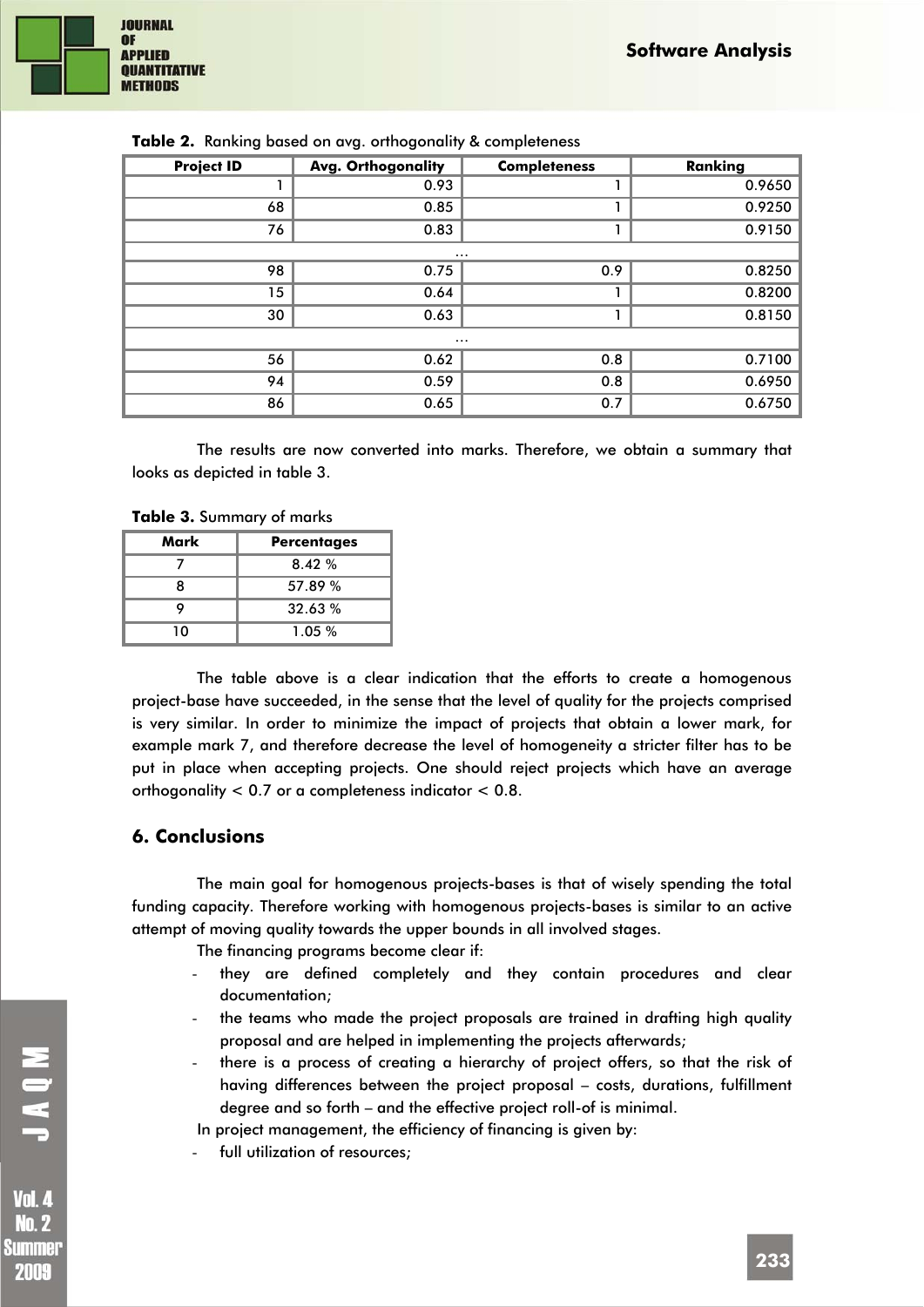

- not over passing the planned financing threshold;
- keeping any supplementary spending within reasonable limits, which do not affect the overall estimated level.

In order to assure a homogenous projects-base creation, different indicators, like gradualness, complexity, orthogonality, correctness and completeness can be applied to projects that are enrolled for obtaining financing. The resulted projects-base allows this way the extraction of information on the long run in relation to teams, projects that have been proposed and implemented, as well as qualifications obtained for those projects.

One simple way of increasing the homogeneity of a projects-base is by modifying its acceptance levels for the metrics used on projects proposals. Like in the given example, an average orthogonality  $< 0.7$  or a completeness indicator  $< 0.8$  will increase the chances of having only good projects in the projects-base – to be marked 8, 9 or even 10.

## **References**

1

- 1. Arhire, R. **Complexity Valuation of Systems of Programs,** PhD thesis, ASE, Bucharest, 2000
- 2. Bodea, C. **Knowledge management into modern university**, ASE Printing House, Bucharest, 2007
- 3. Enescu, N. **Models for Evaluating the Correctitude of Distributed IT Systems,** PhD thesis, ASE, Bucharest, 2008
- 4. Gareis, R. **Happy Projects!, 2nd Edition,** ASE Printing House, Bucharest, 2006
- 5. Ivan, I. and Sandu, A. **Projects-bases Management Software,** in "The Proceedings of 20th IPMA World Congress on Project Management", vol. 2, Shanghai, China, October 15 - 17, 2006, pp. 801-805
- 6. Sandu, A. **Indicators for Measuring the Quality of Projects-base Components,** in "4th International Conference for Applied Statistics", NIS Printing House, Bucharest, 20-22 November, CD format
- 7. \* \* \* www.projectstoday.com; India's largest database on new projects.

His work focuses on the analysis of quality of software applications. He is currently studying software quality management and audit, project management of IT&C projects. He received numerous diplomas for his research activity achievements.

For his entire activity, the National University Research Council granted him in 2005 with the national diploma, Opera Omnia. He has received multiple grants for research, documentation and exchange of experience, conferences and congresses at numerous universities from Greece, Ireland, Germany, France, Italy, Sweden, Norway, United States, Holland, Australia, China and Japan.

- He is distinguished member of the scientific board for the magazines and journals like:
	- Economic Informatics
	- Economic Computation and Economic Cybernetics Studies and Research
- Romanian Journal of Statistics

He has participated in the scientific committee of more than 20 Conferences on Informatics and he has coordinated the appearance of 3 proceedings volumes for International Conferences. From 1994 he is PhD coordinator in the field of Economic Informatics.

He has coordinated as a director more than 15 research projects that have been financed from national and international research programs. He was member in a TEMPUS project as local coordinator and also as contractor in an EPROM project. Also, he was expert assessor in many research programmes like RELANSIN, INFOSOC, CALIST and CEEX. He holds many awards and diplomas in research activity.

**Vol. 4 No. 2** Summer 2009

<sup>&</sup>lt;sup>1</sup>Ion IVAN has graduated the Faculty of Economic Computation and Economic Cybernetics in 1970. He holds a PhD diploma in Economics from 1978 and he had gone through all didactic positions since 1970 when he joined the staff of the Bucharest Academy of Economic Studies, teaching assistant in 1970, senior lecturer in 1978, assistant professor in 1991 and full professor in 1993.

Currently he is full Professor of Economic Informatics within the Department of Computer Science in Economics at Faculty of Cybernetics, Statistics and Economic Informatics from the Academy of Economic Studies. He is the author of more than 25 books and over 75 journal articles in the field of software quality management, software metrics and informatics audit.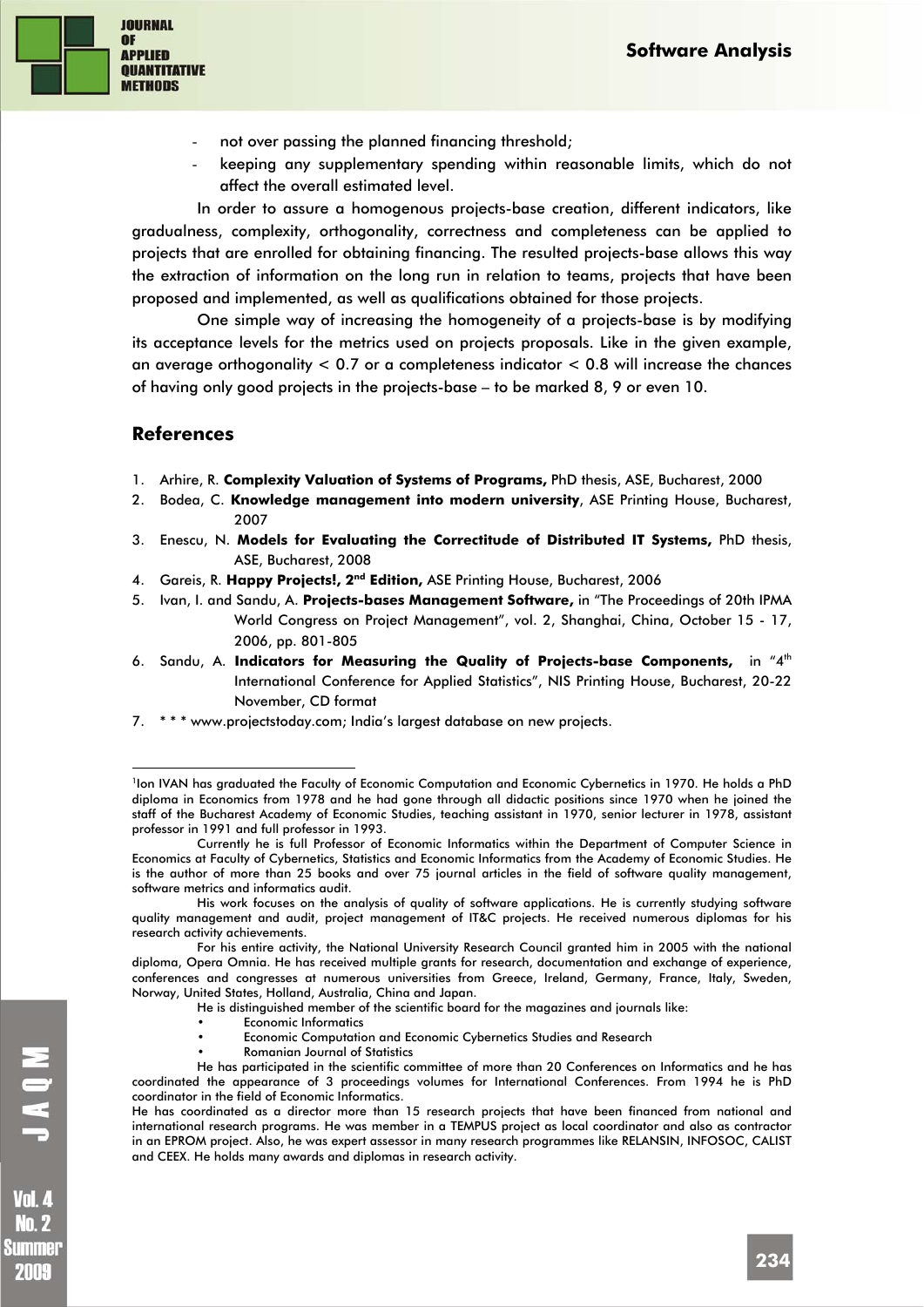

1

His main interest fields are: software metrics, optimization of informatics applications, developments and assessment of the text entities, efficiency implementation analysis of the ethical codes in informatics field, software quality management, data quality management and so forth.

#### **List of Main Publications (2006 – 2009)**

- Ion IVAN, Marius POPA and Paul POCATILU (coordinators) **Structuri de date,** ASE Printing House, Bucharest, 2008, vol. I Tipologii de structuri de date; vol. II Managementul structurilor de date
- Ion IVAN and Catalin BOJA **Practica optimizarii aplicatiilor informatice,** ASE Printing House, Bucharest, 2007
- Ion IVAN, Catalin BOJA and Cristian CIUREA **Metricile sistemelor colaborative,**: ASE Printing House, Bucharest, 2007
- Ion IVAN, Gheorghe NOSCA, Sergiu CAPISIZU and Marius POPA **Managementul calitatii aplicatiilor informatice,** Bucharest: ASE Printing House, 2006
- Ion IVAN, Traian BADICA and Marius POPA **Procese de agregare software,** Studii si Cercetari de Calcul Economic si Cibernetica Economica, vol. 42, no. 1, 2008, pp. 69 – 85
- Ion IVAN, Eugen DUMITRASCU and Marius POPA **Evaluating the Effects of the Optimization on the Quality of Distributed Applications,** Economic Computation and Economic Cybernetics Studies and Research, vol. 40, no. 3-4, 2006, pp. 73 – 85
- Ion IVAN, Cătălin BOJA, Marius VOCHIN, Iulian NITESCU, Cristian TOMA and Marius POPA **Using Genetic Algorithms in Software Optimization,** Proceedings of the 6th WSEAS International Conference on Telecommunications and Informatics, Dallas, Texas, USA, March 22 – 24, 2007, pp. 36 – 41
- Ion IVAN, Marius POPA, Catalin BOJA, Cristian TOMA and Dragos ANASTASIU **Software for Structured Text Entities Dependency Graph Building,** Proceedings of the 2007 WSEAS International Conference on Computer Engineering and Applications, Gold Coast, Queensland, Australia, January 17 – 19, 2007, pp. 224 – 230
- Ion IVAN, Cristian TOMA, Marius POPA and Catalin BOJA **Secure Architecture for the Digital Rights Management of the M-Content,** Proceedings of the 5th WSEAS International Conference on Information Security and Privacy, Venice, Italy, November 20 – 22, 2006, pp. 196 – 201

<sup>2</sup>Andrei SANDU has graduated the Faculty of Cybernetics, Statistics and Economic Informatics in 2005. He holds a Masters degree in Project Management. He held positions as project manager, technical team leader and software developer. Currently, he is portfolio project manager in banking field. Also, he is PhD student enrolled in a PhD programme on Computer Science in Economics.

His key skills refer to the following: project management, business management skills, banking skills, coaching team members, technical team leadership and IT&C specialist in business oriented software development and maintenance.

#### **List of Main Publications (2006 – 2009)**

- Andrei SANDU **Knowledge Based Valuation of Projects-bases,** The Proceedings of Ninth International Conference on Informatics in Economy, Education, Research & Business Technologies, Bucharest, Romania, May 7-8, 2009, Bucharest: ASE Printing House, pp. 507-512
- Andrei SANDU **Indicators for Measuring the Quality of Projects-base Components,** 4th International Conference for Applied Statistics, Bucharest, Romania, November 20-22, 2008, Bucharest: NIS Printing House
- Andrei SANDU **Reingineria bazelor de proiecte,** International Symposium of Young Researchers 2008 (6th Edition), Kishinev, Moldavia Rep., April 18-19, 2008, Kishinev: ASEM Printing House, pp. 343-344
- Ion IVAN and Andrei SANDU **Projects Hierarchy Based on Duration and Complexity,** 22nd IPMA World Congress Proceedings - "Project Management to Run", Rome, Italy, November 9-11, 2008, CD format
- Ion IVAN and Andrei SANDU **Collection Analysis Metrics Applicable to Projects-bases,** The 3rd International Conference "Knowledge Management – Projects, Systems and Technologies", Bucharest, Romania, October 23-25, 2008
- Andrei SANDU **Security of Projects-bases,** Proceedings of 8th International Conference on Informatics in Economy, INFORMATICS IN KNOWLEDGE SOCIETY, Bucharest, Romania, May 17-18, 2007, Bucharest: ASE Printing House, pp. 974-983
- Ion IVAN and Andrei SANDU **Projects-bases Management Software,** The Proceedings of 20th IPMA World Congress on Project Management, Shanghai, China, October 15 - 17, 2006, vol. 2, pp. 801-805

3Marius POPA has graduated the Faculty of Cybernetics, Statistics and Economic Informatics in 2002. He holds a PhD diploma in Economic Cybernetics and Statistics. He joined the staff of Academy of Economic Studies as teaching assistant in 2002. He has been university lecturer since 2006. Currently, he is university lecturer in Economic Informatics field and branches within Department of Computer Science in Economics at faculty of Cybernetics, Statistics and Economic Informatics from Academy of Economic Studies.

He is the author and co-author of 6 books and over 100 articles in journals and proceedings of national and international conferences, symposiums, workshops in the fields of data quality, software quality, informatics security, collaborative information systems, IT project management, software engineering. From 2009, he is a member of the editorial team for the Informatica Economica Journal. Between 2003 and 2008 he was a member of the editorial team for the journal Economic Computation and Economic Cybernetics Studies and Research.

**No. 2** Summer 21114